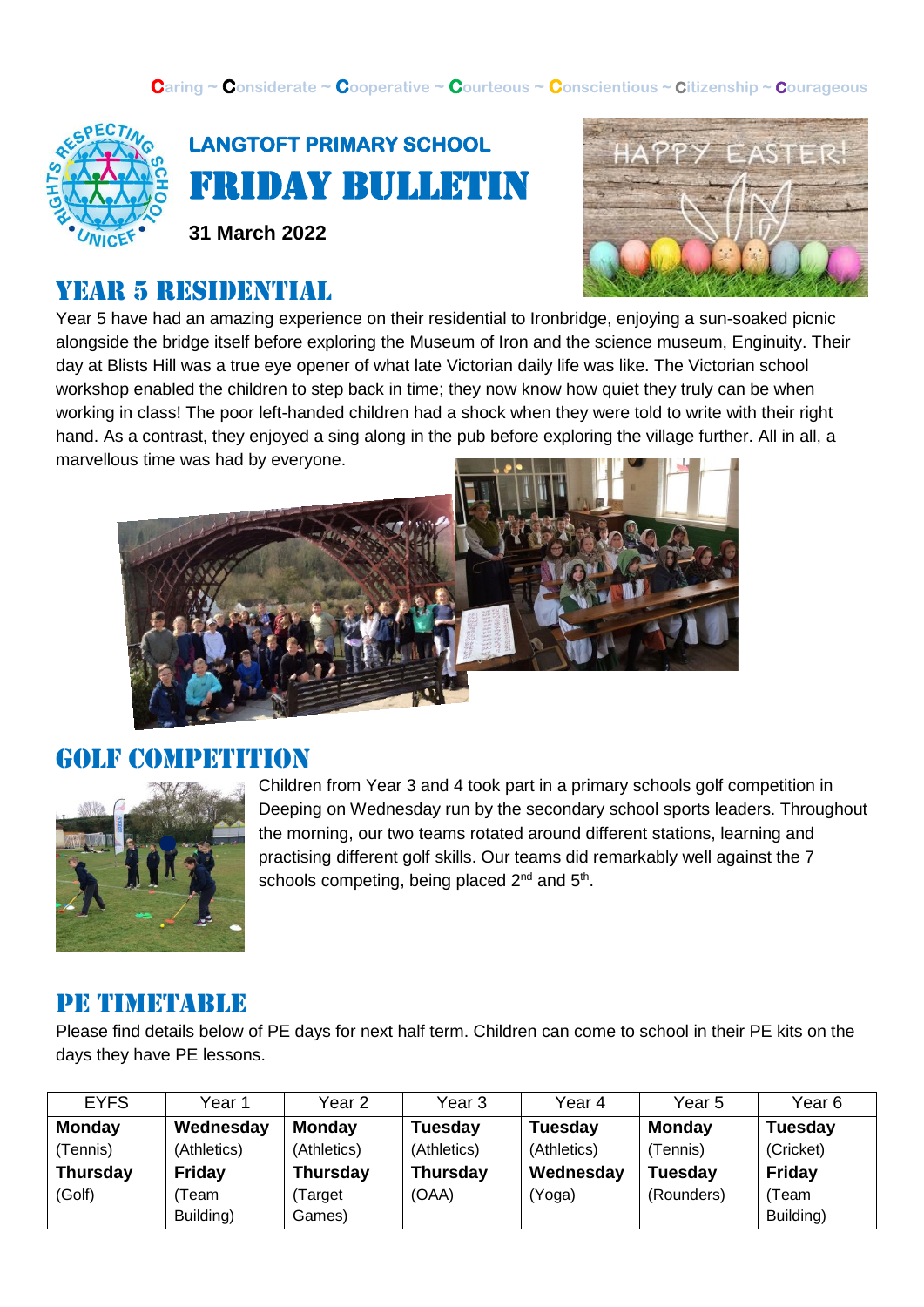### Lost property

We have a considerable amount of lost property this term including many logoed jumpers and cardigans, jackets and even a couple of new PE hoodies! Please ensure that you name all school uniform so that if it is misplaced, it can be returned to its rightful owner.

#### Fols colouring competition

Congratulations to Ava B in Year 1 and Eva N in Year 5 for winning the FOLS Easter colouring competition. All entries were judged anonymously and there were many fabulous pictures entered.

#### SUMMER TERM CLUBS

Parents/children will be notified if they have been allocated a space in a club the first week back. All summer term clubs start from week beginning 25 April, with the exception of golf and before-school football which start Thursday 21 April.

| Monday          | Tuesday                                | Wednesday              | Thursday              | Friday                 |
|-----------------|----------------------------------------|------------------------|-----------------------|------------------------|
| Tennis Y3/4     | C4L Club Y3/Y4                         | Golf Y2 (10 max)       | Football              | <b>Kick-Off Soccer</b> |
| $(3:15-4:15pm)$ | (Lunchtime)                            | (Lunchtime)            | (before school club   | with Adam              |
|                 |                                        |                        | $8 - 8:45$            | (after school)         |
|                 | <b>Cricket Y5/6</b><br>$(3:15-4:15pm)$ | <b>ICanDance Y1-Y6</b> |                       |                        |
|                 |                                        | (after school)         | <b>CAD Computing</b>  |                        |
|                 | <b>KS1 Storytime</b>                   |                        | Club KS <sub>2</sub>  |                        |
|                 | $(3:10 \text{pm} - 4 \text{pm})$       |                        | (lunchtime)           |                        |
|                 |                                        |                        |                       |                        |
|                 |                                        |                        | <b>Rounders Y5/Y6</b> |                        |
|                 |                                        |                        | $(3:15pm-4:15pm)$     |                        |
|                 |                                        |                        | 12 May-30 June        |                        |
|                 |                                        |                        |                       |                        |

#### WRITERS OF THE WEEK

This week's Writers of the Week are **Iyla-George** in Foundation, **Elyssa S** in Year 1, **Freddie B** in Year 2, **Poppy H** in Year 3, **Joshua P** in Year 4 and **Alex H** in Year 6.

### THE GOLDEN BOOK OF GREATNESS **MARCH 2022**

#### **Entrants into** *The Golden Book of Greatness* **in March were:**

| <b>Maddie H</b>   | <b>Oliver B</b> | <b>Jack A</b>     | <b>Alfie P</b>    |
|-------------------|-----------------|-------------------|-------------------|
| Jocelyn B         | Ruby H          | Amelia D          | Sebastian H       |
| <b>Herbie H</b>   | Theia M         | <b>Ellis B</b>    | <b>Felix H</b>    |
| Lucy T            | <b>Arthur P</b> | <b>Florence H</b> | Lillyana D        |
| Amelia D          | Lilly M         | <b>Daniel F</b>   | Alfie B           |
| Imogen M          | <b>Phoebe G</b> | <b>Matthew B</b>  | Toby T            |
| <b>Beatrice F</b> | <b>Astrid F</b> | George E          | <b>Harrison D</b> |
| Lincoln H         | Joshua P        |                   |                   |